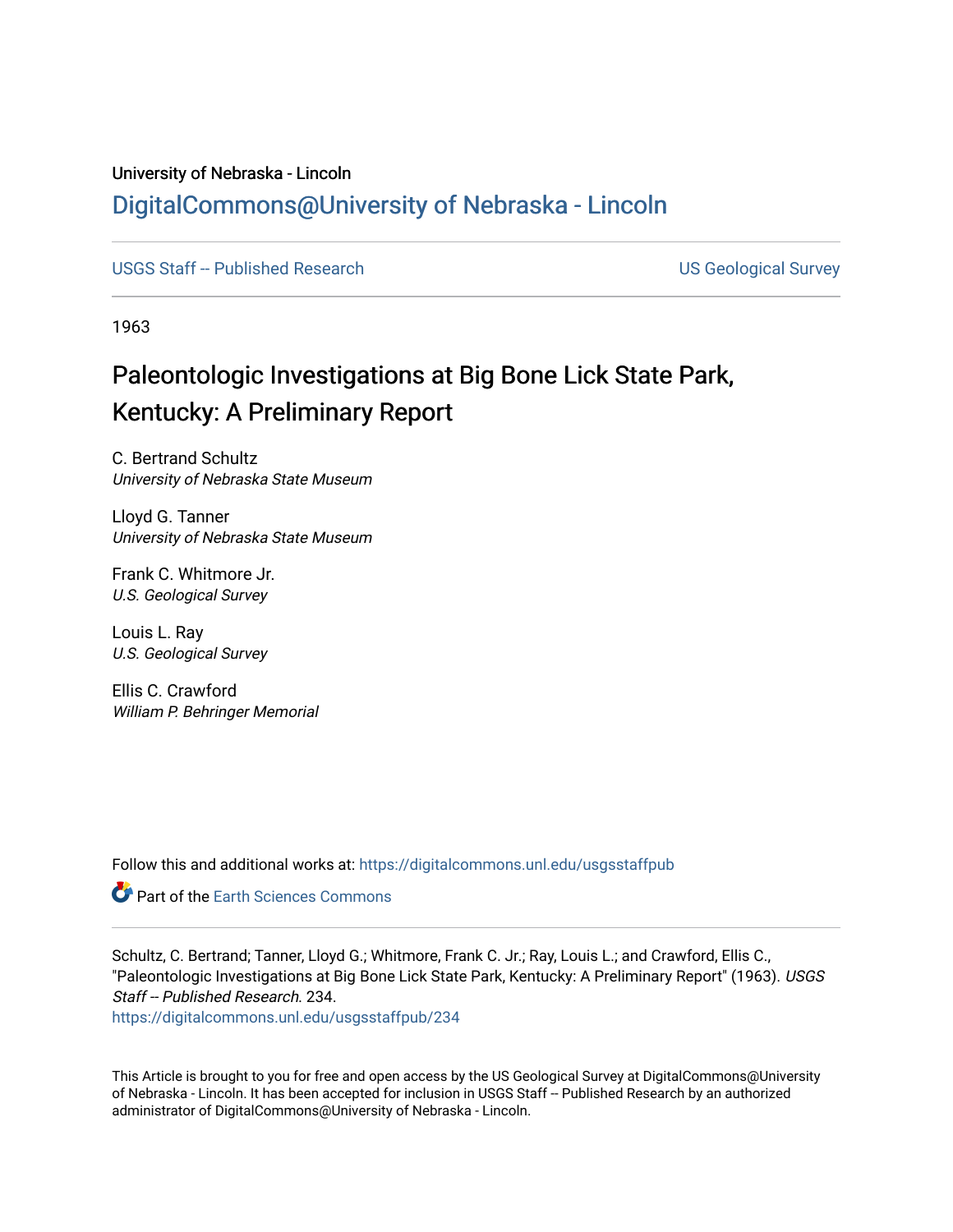This article is a U.S. government work, and is not subject to copyright in the United States.

## **Paleontologic Investigations at Big Bone Lick State Park, Kentucky: A Preliminary Report**

Abstract. The Big Bone Lick area in Kentucky, the first widely known collecting locality for vertebrate fossils in North America, is being investigated for further faunal and geologic evidence. Mammal bones, ranging in age from Wisconsin (Tazewell?) to Recent, were recovered in 1962 from four different faunal zones in two terrace fills.

Big Bone Lick, a swampy area sur**rounding salt and sulfur springs, is lo**cated at the confluence of Big Bone **Creek and Gum Branch in Boone County, Kentucky, about 20 miles**   $(32 \text{ km})$  southwest of Cincinnati, Ohio, **and 2 miles (3.2 km) east of the Ohio River. This famous locality, the frst widely known collecting area for ver- tebrate fossils in America, is now in part Big Bone Lick State Park. The first white man to have visited Big Bone Lick appears to have been Major**  Charles LeMoyne de Longueuil, who **was in command of French and Indian troops from Canada. In 1739, Longueuil found many big bones and teeth at the edge of a marshy area, and made a small collection of the fossils. These specimens were later sent to France for preservation and study. During the ensuing two centuries several large and many small collections of late Pleistocene to modern bones have been made here.** 

Osborn (1), Jillson (2), and **Simpson (3) have recounted the history of early collecting at Big Bone Lick. Although thousands of bones were collected in the early days, few found before 1807 have survived. In that year President**  Thomas Jefferson sent a collecting ex**pedition to Big Bone Lick at his own**  expense. William Clark, the leader, had **had experience in fossil collecting on the Lewis and Clark Expedition to the** 

**29 NOVEMBER 1963** 

**West. In September and October 1807, Clark, with the aid of ten assistants, made a large collection which was shipped to President Jefferson. For several months after its arrival in Washington the collection was "spread**  in a large room" in the White House, **where it was examined by Caspar Wistar, probably the foremost American anatomist of that time (4). The collection was divided into three parts: one for the American Philosophical Society**  in Philadelphia, one for the Museum d'Histoire Naturelle de France in **Paris, and a smaller one for the Presi**dent's personal collection.

The Clark-Jefferson bone collection, **and a few exceptionally good specimens collected and preserved by others during the early years of the l9th century, have provided the basis for most studies of the Big Bone Lick fauna. Seventeen species of large mammals of Pleistocene and Recent age have been recovered there. Type specimens of three important species of Pleistocene bombifrons** (Harlan), Bison antiquus Leidy, and Cervalces scotti (Lydekker), were found at Big Bone Lick, and the type speci**mens of two other species, Mylodon**  harlani Owen and Tapirus haysii Leidy, **may have come from there, although data on their original localities are conflicting.** 

**It should be noted that the type** 

specimen of *Bison latifrons* (Harlan) **did not come from Big Bone Lick, as many writers have reported, but was found at a nearby locality "in the bed of a creek falling into the Ohio R;ver, a dozen or more miles north of Big**bone-lick, Kentucky" (5). Apparently it **was derived from Pleistocene deposits in the vicinity of Woolper Creek, Boone County, Kentucky. No identifiable remains of B. Iatifrons have been found**  at Big Bone Lick, and most specimens **from there that have been attributed to this species appear to be Bison**   $antiauus$ .

Since the time of Jefferson, the larg**est collection made at Big Bone Lick**  was that of N. S. Shaler in 1868 for **the Museum of Comparative Zoology at Harvard College. Shaler tried to determine a stratigraphic succession at the site and at one place he thought he had unraveled it, but no description by**  him has been found. In any event, it **appears that his excavations reached a**  depth of only 8 ft  $(21/2 m)$ . In studying the bison in Shaler's collection, **Allen (6) found that most bones were of the modern species, Bison bison. Hay (7) aptly summarized the work that had been done at Big Bone Lick**  when he reported: "Notwithstanding the amount done at Big Bone Lick, the **geology of the locality and especially of the bone-bearing levels is not well known. Most persons who have labored there were interested almost wholly in getting as many bones as possible and then in getting away."** 

**Since 1934 we have spent several brief periods there assessing the site. The lack of stratigraphic control at such an important collecting locality prompted us to collect fossils and study the stratigraphy of the area. We spent 6 weeks at Big Bone Lick in July and**  August 1962 (8), and it is anticipated **that field studies of the site will be completed by the fall of 1966. In addition to investigating the stratigraphy and paleoecology of the site, and col**lecting stratigraphically located topotypes of species described from there, **we hope to determine the horizons from which specimens in the older collections were recovered.** 

**The history of the Big Bone Lick**  deposits, before modification by human **activities during the past two centuries, corresponds to that of the nearby Ohio River, to which Big Bone Creek is a tributary. Although glacial tills of Kansan and Illinoian age crop out near the**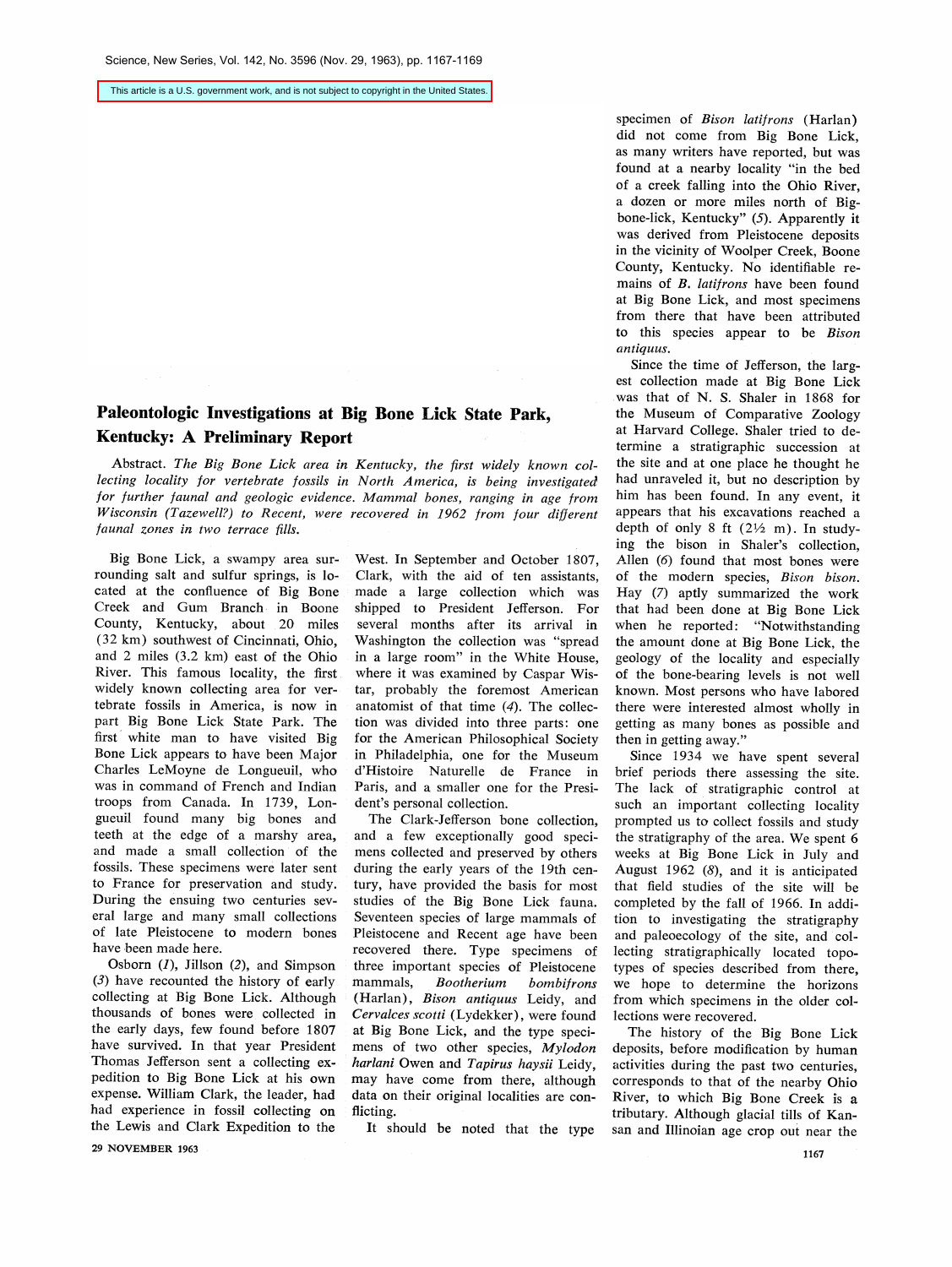**site, the bone-bearing deposits are entirely related to events during and subsequent to the Wisconsin glacial age.** 

**Remnants of a terrace along the**  walls of Big Bone Valley, adjacent to **the site, are composed of lacustrine clayey silt, deposited at the time of the Tazewell advance of the ice sheet of Wisconsin age. They represent backwater alluviation in Big Bone Valley which culminated about 18,500 years ago when the nearby Ohio was choked by a valley train of glacial outwash. After alluviation in Tazewell time, intervals of erosion and of alluviation produced two lower terraces of post-Tazewell age (Fig 1), now represented by low remnants above the level of the modern floodplain of the creek. These**  lower terraces, 10 and 22 ft (3 and **62/3 m) above the creek level, are sub**ject to inundation [the 10-ft (3 m) **terrace was flooded briefly during July 1962]. Precise dating of the two terraces of post-Tazewell age awaits further field study and carbon-14 analyses of wood recovered from them.** 

**At the base of a natural exposure cut by Big Bone Creek into the higher terrace of post-Tazewell age, a compact, calcareous, "blue" clayey silt cut by iron-stained fractures is exposed for 3 to 5 ft ( 1 to 11/2 m) above the creek bed. A Tazewell age has been tentatively assigned to this layer in the belief that it represents uneroded lacustrine backwater alluvium deposited during development of the oldest terrace, of Tazewell age. Unconformably above the "blue" clayey silt is an ironstained, calcareous, gravelly, sandy silt, 1 to 3 ft (1/3 to 1 m) thick, which is cverlain by 15 ft (41/2 m) of sandy, clayey silt in which a very youthful soil profile has developed.** 

**On the youngest and lowest terrace (see Fig. 1) are the salt springs, now much smaller than they were even in the historic past. Excavations in this terrace revealed 10 to 12 ft (3 to 32/3 m) of sandy and clayey silt, calcareous at depth, overlying a layer of black, humic, gravelly silt which in turn overlies a "blue' clayey silt, presumably the same as that tentatively assigned a Tazewell age elsewhere. Although weathering has leached the surficial material to a depth of 2 ft (2/3 m), no zonal soil profile is apparent.** 

**Collections of vertebrate remains were made in 1962 during excavations in the terraces of post-Tazewell age (University of Nebraska State Mu**seum Collecting Localities KEN-1 and **KEN-2). Some 2000 specimens were** 



**Fig. 1. Diagrammatic cross section showing the main bone-bearing zones below the**  10-ft (3 m) and 22-ft (6<sup>2</sup>/<sub>3</sub> m) terraces at the University of Nebraska collecting localities **KEN-1 and KEN-2, Big Bone Lick, Kentucky.** 

**recovered and have been prepared, numbered, and identified.** 

**Locality KEN-1, in the lower terrace of post-Tazewell age, is directly north of Big Bone Creek and east of the mouth of Gum Branch. From the terrace surface, 10 ft (3 m) above the level of Big Bone Creek, approximately 7 ft (2 m) of barren surficial material was removed by bulldozing an area 130 by 80 ft (40 by 24 m). This area was surveyed and laid off into a grid of 10 ft (3-m) squares. Excavation was begun in one square at a time, but as work progressed, several squares were excavated simultaneously. Faces of excavations were kept smooth and were photographed, sketched, and sampled. Bones, sediment samples, and plant remains were located by grid square number, position in square, and depth below ground surface. Character of the alluvium was recorded.** 

**Bones at Locality KEN-1 come from three faunal zones below the terrace surface (Fig. 1).** 

Zone A, 7.0 to 8.5 ft (2.1 to 2.6 m) **(buff-brown, mottled silt). Bones recovered represent: Canis sp., Bison bison, Bos taurus, Sus scrofa, Odocoileus virginianus, and Equus caballus. Associated with these modern native and domesticated animal bones were**  crockery, bricks, **stones, wood, seeds, and an occasional reworked bone of an extinct animal. This zone appears to have been disturbed since the coming of the white man and is possibly the site of earlier excavations made by those searching for bones.** 

Zone B, 8.5 to  $11 \pm \text{ft}$  (2.6 to  $3\frac{1}{2}$  m) **(dark gray to dark brown humic silt and sand). Bones recovered represent: Bison bison, Bison sp., Ovibos sp.,** 

**Cervus cf. canadensis, and Odocoileus**  sp. Bones of proboscideans, Bison cf. antiquus, and Equus cf. complicatus **were found in the basal part of this zone where it overlies a blue-gray silt. The bones appear to have been derived from the underlying clayey silt and reworked by stream action. Abundant bones of Bison bison at this level are associated with wood, roots, nuts, leaves, broken shells of large mollusks, and pieces of flint.** 

**Zone C, 10 to 15+ ft (3 to 41/2 m) (blue-gray silt). Bones recovered represent: Mylodon sp., Mammut americanus, Bison antiquus, Cervalces scotti, Rangifer sp., and Equus cf. complicatus. Only a few squares were excavated in this zone. The contact between Zones B and C is irregular. The dark greenish-gray to bluish-gray clay (Tazewell?) under Zone C contains occasional bones and extends from**   $11 \pm$  to 29 + ft (3<sup>1/2</sup> to 9 m) below the **terrace surface.** 

**Locality KEN-2 is in the higher terrace of post-Tazewell age, the surface of which is approximately 22 ft (62/3 m) above the normal water level of Big Bone Creek, just southeast of the mouth of Gum Branch. The face of the exposure was cleared of vegetation for 80 ft (24 m) along the creek, and stakes were placed at 10-ft (3 m) intervals for horizontal control. Specimens were related to a profile with water level of the creek as the base and a bench mark [altitude 481.3 ft (144.3 m)] on the terrace surface as the top. The bones appear to occur in a single zone ranging from 16.6 to 12.5 ft (5 to 3.8 m) below the terrace surface. The bone-bearing layer is an iron-stained; calcareous, gravelly, sandy silt, 1 to 3 ft (1/3 to 1 m) thick, which uncon-**